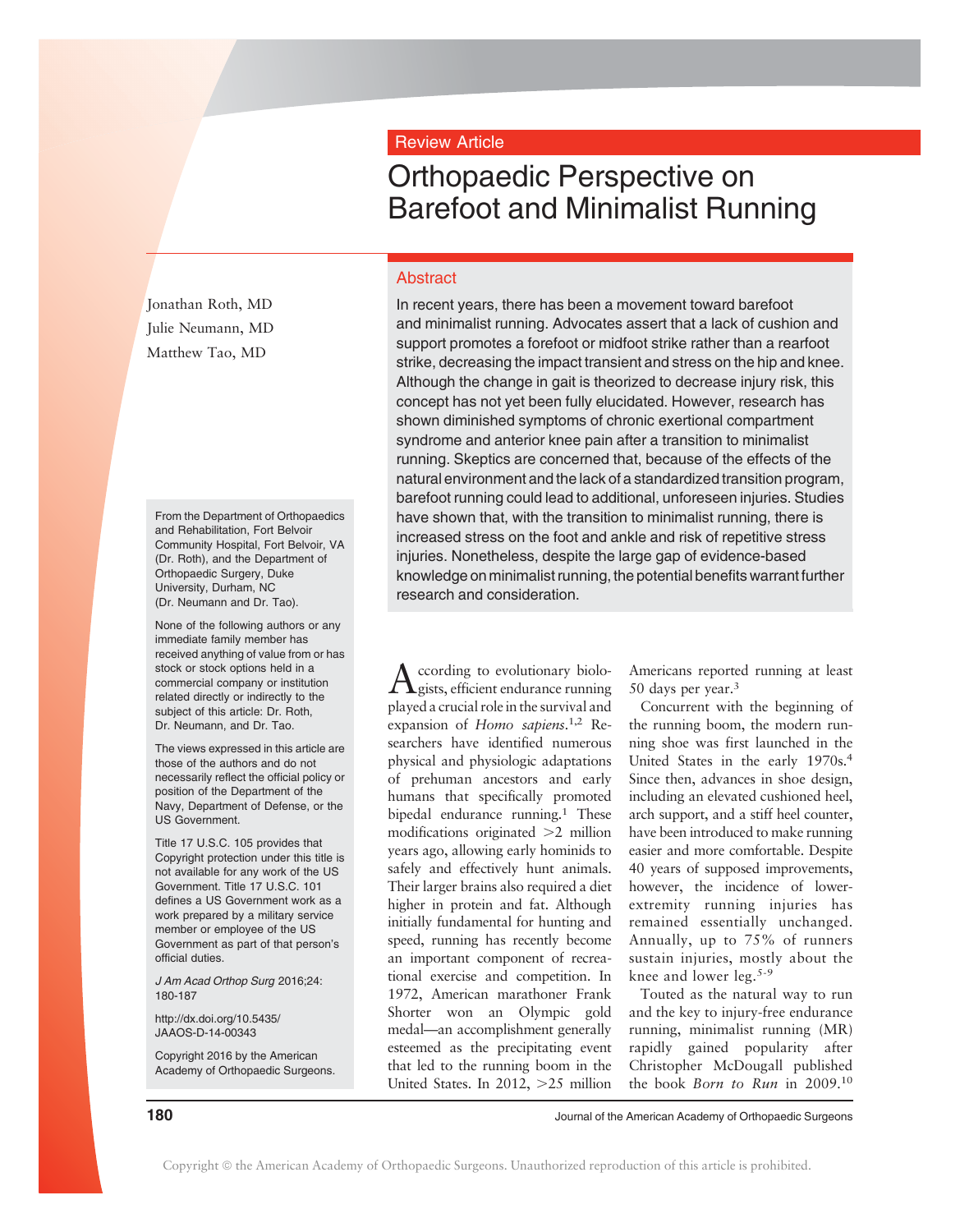Proponents stress that, with minimal footwear, a runner naturally transitions to a forefoot or midfoot strike to reduce the impact force on the bare heel. They argue that improved sensation and proprioception, along with this lighter gait, could reduce injury risk and improve efficiency. However, critics have reported a trend in foot and ankle injuries specific to runners who have transitioned to MR and caution against foregoing shoes. Because this discussion was recently initiated, definitive results have not yet been shown.

MR can include running without shoes (ie, barefoot running [BR]) or wearing minimalist shoes. Because differences have been noted between running barefoot and running with minimalist shoes, $11$  we will define MR as running with minimalist shoes and BR as a separate entity. Minimalist shoes are now produced by most shoe manufacturers and cover a spectrum that varies with regard to sole thickness, flexibility, and cushioning. The common factors include a heel-toe offset (ie, the height differential of the sole between the hindfoot and forefoot) that is typically  $\leq$  4 mm, increased flexibility, and a less cushioned sole. Shoes that have no heel-toe offset, or zero-drop shoes, widely vary in the amount of overall cushioning. Modern running shoes, or shod shoes, have a large heel-toe offset (typically  $>8$  mm), stiffer heel counters, a supported arch, and extra cushioning in the heel.

## Review of Gait

The running gait cycle consists of the stance, swing, and aerial phases.<sup>12</sup> The cycle consists of controlled and repetitive jumping and landing, as opposed to the passive inverted pendulum gait observed in walking. The greatest distinction between barefoot and shod running is recognized in the

first portion of the stance phase, known as the foot strike pattern.13 The strike pattern is classified as a forefoot strike (FFS), midfoot strike (MFS), or rearfoot strike (RFS).<sup>13</sup> Runners that use the FFS pattern initially make contact with the ground over the fourth and fifth metatarsal heads, followed by ankle dorsiflexion. This action is attenuated by eccentric gastrocnemius-soleus complex–soleus muscle contraction to avoid heel strike. Intrinsic foot muscles fire isometrically to absorb force through the toes. Concentric gastrocnemius-soleus complex–soleus contraction actively plantar flexes the foot into toe-off and swing phases of the running cycle. The MFS pattern is characterized by landing the entire foot on the ground simultaneously.13 The RFS pattern entails landing with the heel and rolling to the forefoot in a heel-to-toe pattern.13 In general, habitually barefoot or minimalist runners tend to run with a FFS pattern, whereas habitually shod runners tend to use a RFS pattern.13-16 RFS is uncommon in MR.15,16 The RFS pattern accommodates greater heel impact secondary to increased heel padding and shock attenuation.13,14,17 Approximately 75% to 89% of all distance runners use a RFS pattern, which may be the result of elevated, cushioned heels in modern running shoes.<sup>15</sup> In comparison, MFS and FFS are used less frequently—3.4% to 24.0% and 1.0% to 1.8%, respectively.<sup>15</sup>

Each strike pattern has implications for force transmission. Because BR does not ensure heel support, impact pressure dissipates through a flatter foot placement. The placement primarily mimics a FFS pattern, or less frequently, a MFS pattern.<sup>18</sup> This increases the total surface contact area and decreases the focal pressure on the heel during BR. Thus, load decreases on more proximal joints and select surrounding ligaments.13 In addition, the gastrocnemius-soleus complex muscle contraction has a

shock-absorbing effect because it attenuates the axial load of body weight (BW) on the bone and articular cartilage. Because of the aforementioned reasons, strike pattern may affect performance.

## **Biomechanics**

Many hypothesized benefits of BR exist, including lower collision force, reduction in running cost, increased muscle strength and movement perception, improved performance, and decreased injury rates.13,14 However, cushioned shoes may decondition the feet<sup>15</sup> by depriving the glabrous skin of repeated stimuli. The cushions may diminish loading across the static structures within the foot and ankle, which will weaken over time.

Shih et al<sup>14</sup> suggest that strike pattern is more important than barefoot or shod conditions in preventing running injuries. Among kinetic parameters, runners with a FFS pattern had a substantial reduction in the loading rate, which is considered an important factor for running injuries. The loading rates did not substantially change in barefoot and shod conditions. Accordingly, most of the biomechanical literature today focuses on the difference in kinematics between FFS and MFS patterns compared with a RFS pattern. The focus is not on BR versus shod running. FFS and MFS biomechanics are similar and will be regarded as interchangeable for the remaining discussion.<sup>15</sup>

# Kinetics and Kinematics

An understanding of both kinetics (ie, forces) and kinematics (ie, motions) is important in addressing the biomechanics of running. Motion analysis is important because increased cadence, shortened stride length, reduced ankle dorsiflexion, and increased knee flexion at contact are hallmarks of FFS running. A primary focus in the literature,

March 2016, Vol 24, No 3 **181**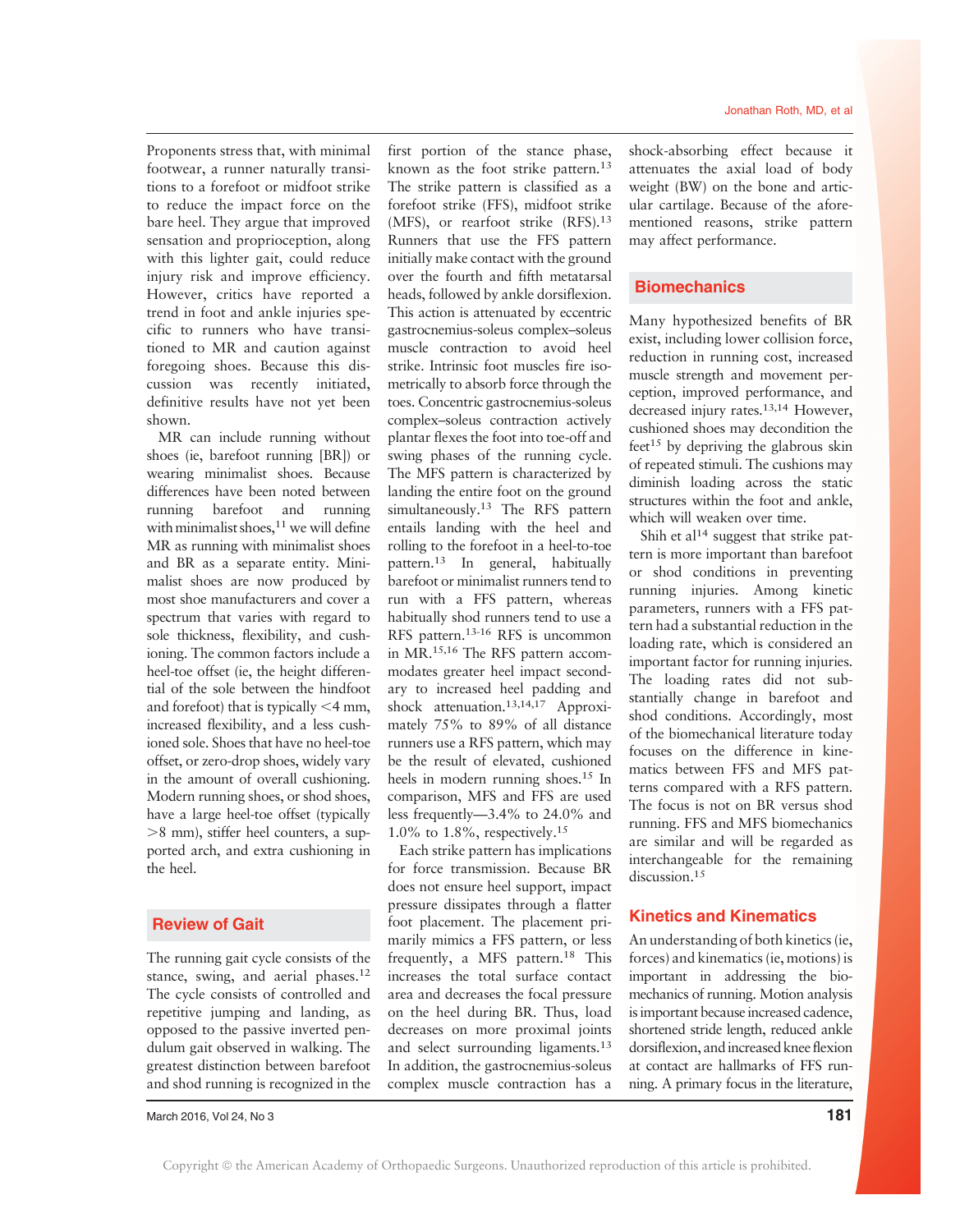#### Orthopaedic Perspective on Barefoot and Minimalist Running



Graph demonstrating a typical ground reaction force (GRF) curve of one rearfoot strike (RFS) running stride. (Reproduced with permission from: Hall JPL, Barton C, Jones PR, Morrissey D: The biomechanical differences between barefoot and shod distance running: A systematic review and preliminary meta-analysis. Sports Med 2013;43[12]:1335-1353.)

however, is the inherent force differences between gait patterns because these are likely contributors to injury rates. The impact transient is the force transmitted at initial ground contact during the first 50 ms of stance phase,<sup>13</sup> whereas peak vertical ground reaction force (GRF) is the greatest amount of force seen through a given strike cycle. The loading rate is the force of the impact transient divided by the amount of time taken to achieve the peak (Figure 1).

## Barefoot Running

As noted earlier, BR, by nature, encourages a FFS pattern; thus, BR and FFS will be used interchangeably.15 There are several biomechanical differences between FFS and RFS. First, FFS results in a shorter stride length,<sup>11</sup> which means that the foot lands closer to the body's center of mass. This landing reduces the vertical displacement of the center of

mass.15,19,20 A systematic review of current literature on FFS showed consistent reduction in the moment arms of the vertical and mediolateral GRF of the knee and hip joints.<sup>20</sup> FFS also reduces the external eversion moment and decreases the tendency of the foot to evert with BR.15 Second, several studies have shown that BR promotes a higher stride frequency (ie, cadence).11,21 A higher cadence reduces loading, which may protect against impact-related injuries.<sup>22,23</sup> With a FFS pattern, impact force equals 58% BW compared with 189% BW with RFS.18 In addition, with RFS, the knee and hip experience collision forces that are approximately two to three times the runner's BW, despite the cushioning of a modern running shoe.13 Stride frequency and cadence may impact running performance.

One of the key differences in FFS running is that the impact transient is eliminated or considerably attenuated because of the lack of heel strike<sup>11,13,15,17,19</sup> (Figure 2). This decrease is achieved through eccentric loading of the posterior calf musculature. Based on electromyography signals, the gastrocnemius muscle demonstrated considerably higher activity in runners using FFS than in those using RFS in both the preactivation and stance phases.14 This activity implies that there may be greater muscle load placed on the posterior calf musculature when using FFS.14 Over time, this can lead to training the Achilles tendon and posterior tibialis muscle to take on an increased load—a potential cause of increased injuries to this area associated with MR.14,15 However, there is a theoretical reduction in tibia stress reaction and wear of articular cartilage in the lower extremity.

With the FFS pattern, the ankle is slightly plantarflexed during landing, as opposed to being dorsiflexed in shod conditions. Compared with RFS, ankle stiffness with the FFS pattern is decreased because the metatarsal heads are the first contact point with the ground.<sup>13</sup> This contact is associated with increased stress on the metatarsal heads and, thus, an elevated risk of stress injuries.13,15,17

Kerrigan et al<sup>24</sup> reported that knee flexion, knee adduction, and hip external rotation moments are all reduced with the FFS pattern secondary to reduced moment arms on these joints. Bonacci et  $al<sup>11</sup>$  reported that BR had a decreased peak knee extension moment (9%) that was significantly less than that previously reported with shod running (36%).24 BR resulted in increased knee flexion at touchdown, which indicates that muscle activity is likely greater in the thigh during BR.17 The larger knee flexion angle achieved upon landing provides a greater cushioning effect and increases the compliance of the lower extremities.14 Therefore, the lower extremity has more shock absorption when running with a FFS

182 **182 182 182 182 182 182 182 182 182 182 182 182 182 182 182 182 182 182 182 182 182 182 182 182 182 182 182 182 182 182 182 182 182 182 182 182 1**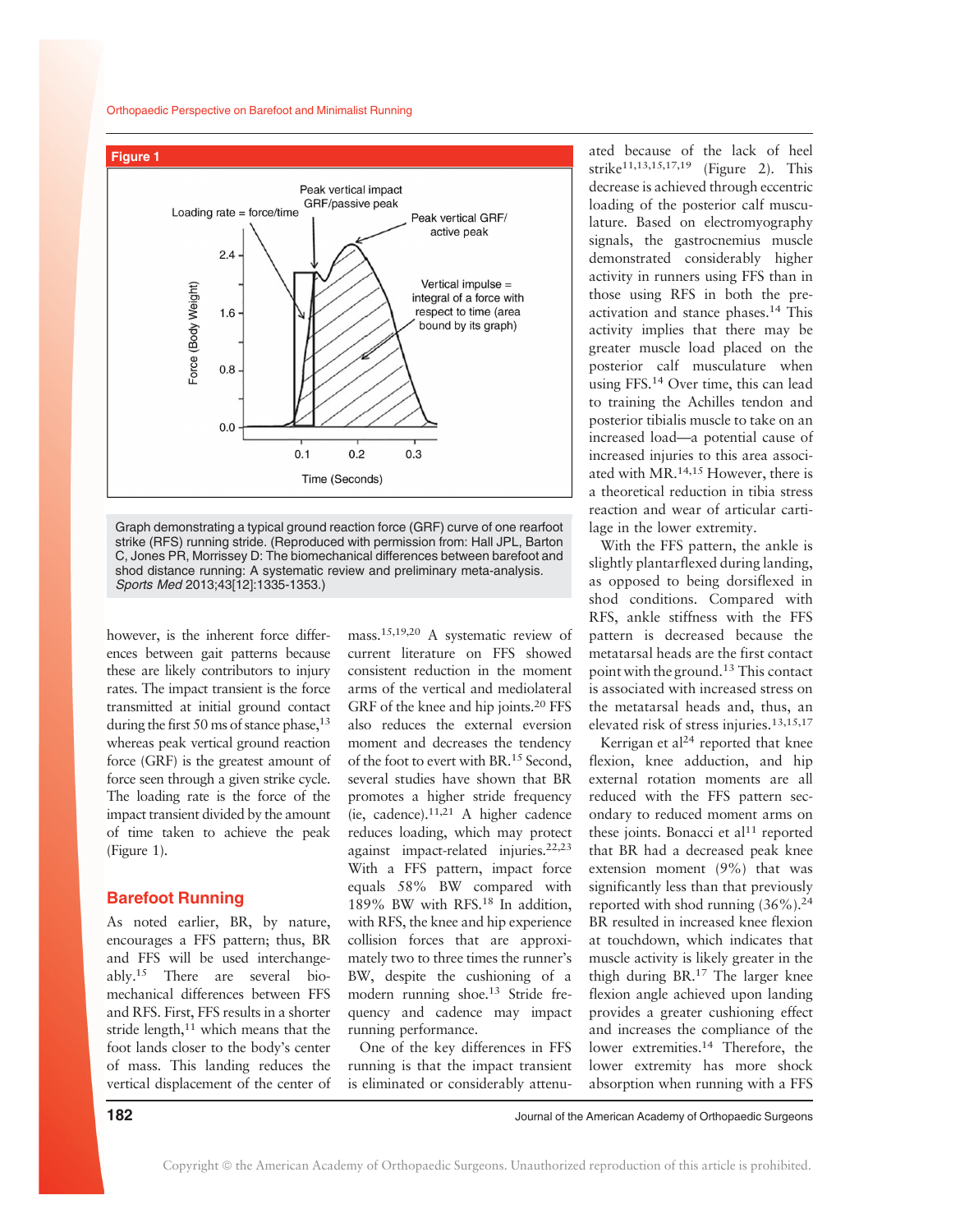pattern.<sup>14</sup> BR showed a calculated 12% reduction in peak joint reactive force, which led to a 12% reduction in patellofemoral joint (PFJ) stress (standardized mean difference,  $0.5$ ).<sup>11</sup>

Although biomechanics and injury rates are associated with running styles, strike pattern may also affect performance. Shih et al<sup>14</sup> considered FFS and MFS patterns to be less efficient because the center of trajectory moves posteriorly prior to the center's moving forward again. In contrast, Warne and Warrington<sup>25</sup> and Franz et al26 have suggested that BR represents a more natural and efficient movement pattern. The concept of running economy (ie, the oxygen cost [ $VO<sub>2</sub>$  sub-max] of running at a fixed intensity) is often used as a marker of performance. Weight appears to be an important factor because metabolic efficiency decreases approximately 1% for every 100 g added to the foot.26 This alone can account for the improved performance seen with BR; however, the aforementioned differences in kinetic and potential energy transfer may provide additional advantages.13 Warne and Warring- $\text{ton}^{25}$  compared running economy in 15 highly trained male runners who wore traditional shod footwear and then minimalist shoes after a 4-week transition period. The authors noted a markedly reduced oxygen cost with MR. Despite a slight 250-g difference in weight, there was a 6.9% improvement in overall running economy. Perl et al<sup>4</sup> also noted improved running economy in runners wearing minimalist footwear even after controlling for shoe mass and stride frequency. However, this was independent of strike pattern because both FFS and RFS were notably more efficient with the minimalist shoes. Still, no statistical difference was found between the two patterns.

The FFS pattern takes better advantage of the energy-storing



Graphs demonstrating vertical ground reaction force curves for three foot strike patterns in the same runner. A, Rearfoot strike during barefoot running. B, Rearfoot strike during shod running. C, Forefoot strike during barefoot running. (Reproduced with permission from: Lieberman DE, Venkadesan M, Werbel WA, et al: Foot strike patterns and collision forces in habitually barefoot versus shod runners. Nature 2010;463[7280]:531-535.)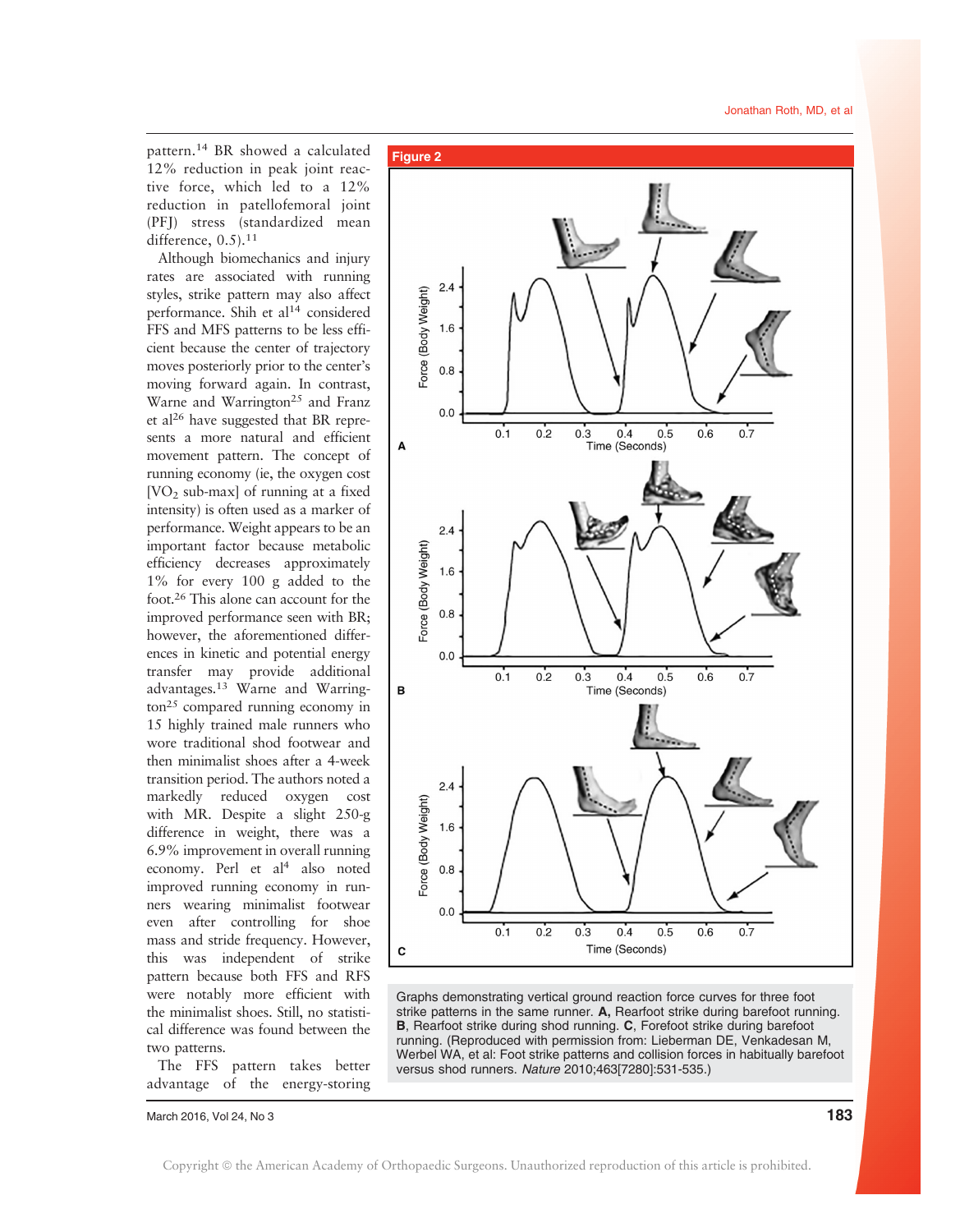#### Orthopaedic Perspective on Barefoot and Minimalist Running



Graph demonstrating the vertical ground reaction force (vGRF) curves associated with a shod rearfoot strike (RFS), midfoot strike (MFS), and forefoot strike (FFS). Note the distinct impact peak of the RFS that is missing in the MFS and FFS patterns. BW = body weight (Reproduced with permission from Altman AR, Davis IS: Barefoot running: Biomechanics and implications for running injuries. Curr Sports Med Rep 2012;11 [5]:244-250.)

capacity of the arch.15 This is depicted by an increased vertical arch motion during load acceptance. Removal of the arch support in footwear results in increased strength of the foot and ankle.15 Some sources suggest that the arch may fall without cushioned shoes,<sup>15</sup> but this has not been definitively proven. In addition, BR leads to increased sensory input to the neuromuscular system resulting from increased feedback from foot-ground contact.15 This response leads to improved static and dynamic stability of the lower extremity compared with shod running.15

## Shod Running

The main function of heel cushioning in modern shoes is for comfort during RFS, which becomes increasingly intolerable if barefoot. Although cushioning helps to reduce peak GRF and improve leg compliance, the benefit is actually quite minimal.16 Thus, although there is a perceptible difference in comfort, the true benefit of cushioning from a kinetic standpoint is most likely far less substantial.

The cushioned sole of a traditional shoe can also decrease RFS loading rates, although to a lesser degree than a FFS pattern.16 In general, loading rates with RFS are up to three times higher than loading rates with FFS.13,15 A defined impact peak in vertical GFR precedes the propulsion peak<sup>13,15</sup> (Figure 3). Higher impact transients related to increased vertical loading rates and tibial shock, as seen in RFS, are associated with bone and soft-tissue injuries, such as tibial stress fractures and plantar fasciitis.15,17 To date, no proven correlation exists between increased GRF and tibial stress fractures in runners.<sup>13</sup> Still, high-impact loading variables have been seen in runners who use the RFS pattern and have a history of plantar fasciitis and patellofemoral pain.15

Patellofemoral pain and plantar fasciitis are common injuries in runners and may be a result of excessive eversion at heel strike. This motion stretches the plantar fascia and deltoid ligaments and could cause injury.<sup>13</sup> Excessive ankle eversion or forefoot pronation may be a result of excessive cushioning. In addition to excessive eversion, use of cushioned shoes may require greater angular work at the knee, resulting in higher patellofemoral and tibiofemoral compressive forces and possibly greater risk of injury to the knee.19 A recent study shows that, compared with shoes with a low heel height, shoes with a medium or high heel height increase PFJ stress even during walking.<sup>11</sup> One benefit of modern running shoes is that the wider heel stabilizes the hindfoot at impact, preventing excessive inversion or eversion.

# Injury Prevention

Much of the interest surrounding the MR phenomenon centers on injuries.

Daoud et al,<sup>9</sup> among others, have suggested that "running injury rates are unacceptably high, with no substantial decline during the last 30 years, despite considerable efforts to reduce them." van Gent et al<sup>7</sup> have also reported annual injury rates of up to 75% in runners although the underlying purpose of running is to improve overall health. A review of  $>2,000$  running-related injuries revealed that patellofemoral pain syndrome (PFPS), iliotibial band syndrome, plantar fasciitis, Achilles and patellar tendinitis, and various stress fractures are the most common.27 As with many orthopaedic issues, running injuries are multifactorial by nature and involve both intrinsic and extrinsic factors.<sup>9</sup> Shoes and gait pattern are only small pieces of the puzzle; thus, BR and MR have been met with understandable skepticism. Nevertheless, the perpetually high injury rate in runners warrants consideration of new avenues for improvement.

Despite the fact that running has been a popular form of exercise during the past 40 years, associated injury patterns are still not fully understood. Acute, traumatic events aside, most believe that injuries are an overuse phenomenon resulting from repetitive impact forces over time. Hreljac<sup>28</sup> discusses the concept of an injury threshold, which is a theoretical curve relating stress level and running frequency. Although this threshold differs among people, it helps to conceptualize the effect of recurring microtrauma. However, the concept of overuse is not universally accepted and may be considered a means of classifying injuries as opposed to being a true explanation of the mechanism of injury. With regard to BR and MR, the proposed injury reduction is a result of decreased impact peak and loading rate with FFS running.16,29 Intuitively, altering these forces would lead to a reduction in injuries; however, this has yet to be substantiated in the literature.

**184 184 184 184 184 184 184 184 184 184 184 184 184 184 184 184 184 184 184 184 184 184 184 184 184 184 184 184 184 184 184 184 184 184 184 184 184**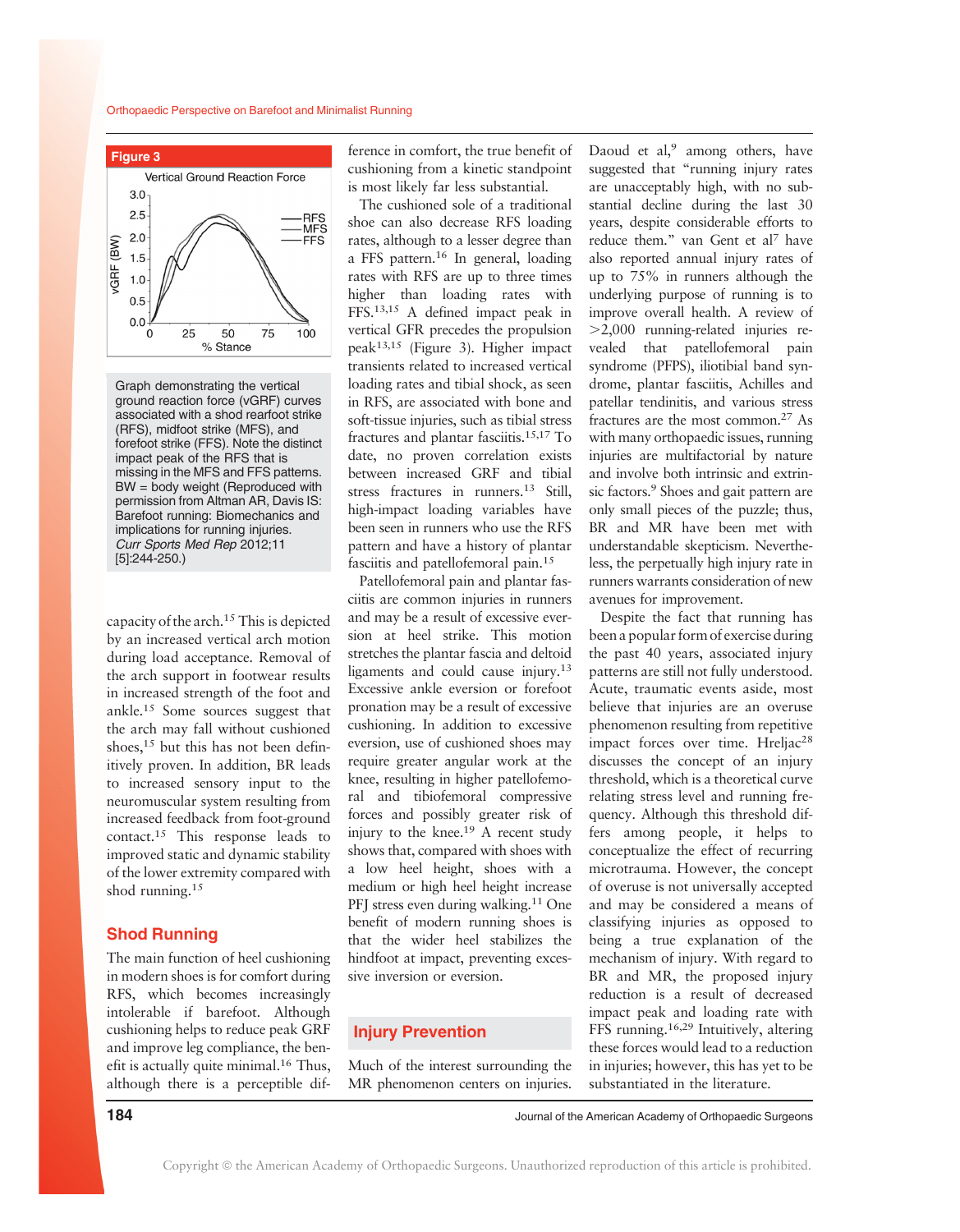Zadpoor and Nikooyan<sup>30</sup> examined the effect of vertical GRF and loading rates on lower extremity stress fractures. No difference was found between stress fracture and control groups with regard to forces, but the average and instantaneous rate of loading was considerably increased in those who sustained metatarsal and tibial stress fractures. Heiderscheit et al<sup>31</sup> demonstrated that, in the setting of an RFS running pattern, a 10% decrease in stride length decreased the risk of developing a tibial stress fracture, despite a higher cadence. In a study of female runners with plantar fasciitis, Pohl et al<sup>32</sup> observed an increased loading rate compared with the rate in the control group. Although there was a trend for higher impact peak among women with plantar fasciitis, this evidence was not substantial. However, the correlation between impact forces and injury is not universally accepted. Nigg and Wakeling<sup>33</sup> proposed that "repetitive impact forces during physical activities are not important from an injury perspective but are the reason for changes in myoelectric activity (muscle tuning) to minimize soft tissue vibrations."

The question whether FFS running will truly reduce injury rates longitudinally remains unanswered. Most of the data, as previously discussed, hinge on inferences and small sample sizes. The most compelling literature today involves a retrospective cohort study that analyzed a Division I collegiate cross-country team (52 athletes) over a 4.5-year period.9 These athletes had a 75% injury rate per year, which agrees with previously reported data.5-8 Injuries were categorized as either traumatic or repetitive. Strike type was also characterized for each athlete, with 31% of athletes demonstrating an FFS pattern and 69% demonstrating a RFS pattern. Although there was no difference in the traumatic injury rate, FFS runners were 1.7 times less likely to sustain

repetitive injuries. However, these results should be interpreted cautiously because of potential limited generalizability based on the retrospective nature of the study and its small, homogenous cohort. In addition, a recent class action lawsuit was settled against the shoe manufacturer Vibram for unfounded claims about the positive effects their FiveFingers shoes have on the body.34

Moreover, FFS running seems to create a new injury profile, with potentially high risks of metatarsal stress fractures, plantar fasciitis, and puncture wounds (with true BR).<sup>13</sup> Salzler et  $a^{35}$  reported on a case series of 10 consecutive injuries in a cohort of experienced runners who became injured an average of 2.8 months (range, 1 to 10 months) after transitioning to minimalist footwear. Notably, half of the runners converted slowly over a period of up to 2 months and half underwent no transition period. The injuries included eight metatarsal stress fractures, one plantar fascia rupture, and one calcaneal stress fracture, which was noted as uncharacteristic by the authors, given the presumably decreased force across the calcaneus with FFS.

Several authors have reported injuries during the switch to minimalist footwear, particularly when there was no transition period.36,37 Ridge et al38 found that, even in the absence of a clinically evident foot injury, patients frequently displayed increased bone marrow edema on MRI. Caution should be used when transitioning to MR because it does not ensure injuryfree activity. A summary of injuries based on running technique is outlined in Table 1.

## Injury Treatment

Although much of the focus of MR is on the prevention of injury, the treatment component cannot be overlooked. The prevalence of PFPS

has been discussed,<sup>27</sup> and clinically, it remains a difficult and persistent problem for both patients and healthcare providers. The proposed hypothesis behind PFPS is increased PJF stress, likely related to maltracking secondary to either anatomic malalignment or an imbalance of the vastus medialis obliquus.39 Traditionally, treatment is centered on a physical therapy (PT) regimen involving static soft-tissue stretching and bracing as well as dynamic strengthening of the vastus medialis obliquus, hip abductors, and core musculature.

Bonacci et al<sup>40</sup> performed a video motion analysis of 22 highly trained runners (without prior BR training) while measuring lower extremity kinematics and GRF. Compared with shod running, BR showed a 12% decrease in stress and PFJ reaction forces. Scant prospective data exist at this point; however, Cheung and Davis<sup>41</sup> analyzed three female runners with PFPS who were treated exclusively with landing pattern retraining. Each runner underwent eight PT sessions with the purpose of transitioning away from a RFS pattern. Posttraining, all three runners converted to FFS/MFS for  $>90\%$  of their landings. These results remained stable at a 3-month assessment. GRF showed the predictable loss of impact peak for each runner, as discussed earlier. More pertinent to PFPS, each runner had durable improvement in symptoms (as measured by the Kujala scale and the visual analog scale for patellofemoral pain) and functional limitations.

Chronic exertional compartment syndrome (CECS) is another diagnosis that represents challenging symptomatology for runners and sometimes unrewarding treatment options from a surgeon's perspective. Runners make up nearly 70% of CECS patients and are often initially treated nonsurgically with activity limitations and PT, with limited success reported.<sup>42,43</sup>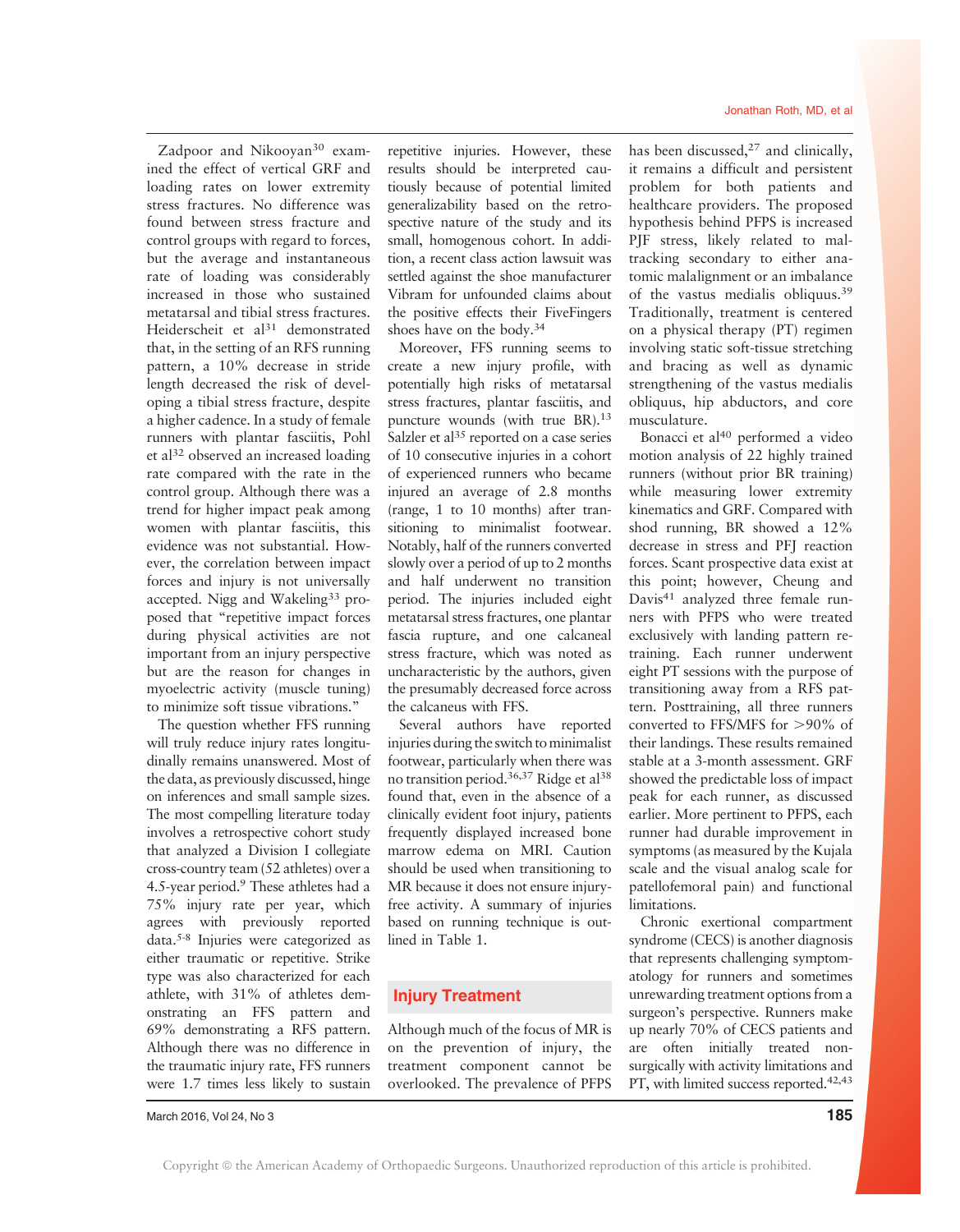| Risks of Common Injuries Associated With Different Running Styles |                               |                           |
|-------------------------------------------------------------------|-------------------------------|---------------------------|
| <b>Injury Type</b>                                                | <b>Barefoot Running (FFS)</b> | <b>Shod Running (RFS)</b> |
| Patellofemoral pain syndrome                                      | Lower risk                    | Higher risk               |
| Tibial stress fractures                                           | Inconclusive                  | Possible higher risk      |
| <b>Plantar fasciitis</b>                                          | Possible higher risk          | Lower risk                |
| Metatarsal stress fractures                                       | Higher risk                   | Lower risk                |
| Puncture wounds/temperature extreme foot injuries                 | Higher risk                   | Lower risk                |

FFS = forefoot strike, RFS = rearfoot strike

Reproduced with permission from Murphy K, Curry EJ, Matzkin EG: Barefoot running: Does it prevent injuries? *Sports Med* 2013;43[11]:1131-1138.

Although fasciotomies provide a seemingly definitive solution, success is not guaranteed and complications still exist. Diebal et al<sup>44</sup> conducted a prospective case series involving 10 active duty service members with CECS for  $>10$  months. Each service member underwent baseline compartment measurements after a 6-week training regimen and at 1-year follow-up. The training consisted of regular PT sessions focused on transition to FFS using drills, running cues, cadence measurement, and video analysis. The authors reported substantial increases in running tolerance, increased scores on the Single Assessment Numeric Evaluation and Lower Leg Outcome Survey, and decreased scores on the visual analog scale. Objectively, they also noted a decrease in mean anterior compartment pressures (78 mm Hg to 38 mm Hg) following the conclusion of the training regimen. Although PFPS and CECS are multifactorial issues whose pathophysiology is not well understood, early data suggest potential improvement when runners move to a FFS landing pattern.

## Knowledge Gaps

In many ways, the social trends and public curiosity about BR and MR have outpaced evidence-based data. Despite its popularity, minimalist footwear lacks industry standards,

which further contributes to the scarcity of objective research. Evidence indicates that the importance lies not so heavily in the shoe as in the foot strike itself. Although many advocates recommend stretching, strengthening, and stabilizing the foot and ankle, no consensus has been reached regarding an appropriate transition program.

The best biomechanical literature available to date is of moderate quality at best, with much of the content based on small studies. The effect of FFS mechanics on injury rates is even more difficult to determine. Additional prospective, longitudinal data are required to determine the benefits and drawbacks associated with BR and MR.

### **Summary**

Although the popularity of MR has increased in recent years after it was presented as the natural way to run, critical analysis of the available data is crucial. Much of the public interest centers on shoe selection; however, the key issue seems to be gait pattern, specifically RFS versus FFS patterns. The literature has demonstrated that, with less cushioned footwear, runners spontaneously transition to a FFS pattern. Biomechanically, compared with RFS, FFS translates to reduced impact forces proximally, in exchange for elevated stress across the foot and ankle. In addition, although footwear is often a marker

of strike pattern, runners can transition to FFS in any type of shoe, with the appropriate training. Many believe that decreasing the associated impact transient and loading rates with FFS will correlate with lower injury rates; however, this has yet to be firmly substantiated. Recent literature has shown that patients with patellofemoral pain and chronic exertional compartment syndrome benefit from converting to a FFS pattern. However, there is still concern for increased foot and ankle injuries in these patients, particularly when they do not have an appropriate transition period. Regardless,MR is an emerging phenomenon that warrants continued interest and exploration from an orthopaedic perspective to help identify the true long-term risks and benefits.

## **References**

Evidence-based Medicine: Levels of evidence are described in the table of contents. In this article, references 4, 11, 14, 17, 18, 22-26, 31, 38, and 40 are level II studies. References 7, 9, 16, 19-21, 27, 30, and 32 are level III studies. References 6, 35-37, 41, 42, and 44 are level IV studies. References 29 and 33 are level V expert opinion. References printed in bold type are those published within the past 5 years.

**186 186 186 186 186 186 186 186 186 186 186 187 188 188 189 189 189 189 189 189 189 189 189 189 189 189 189 189 189 189 189 189 189 189 189 189 189**